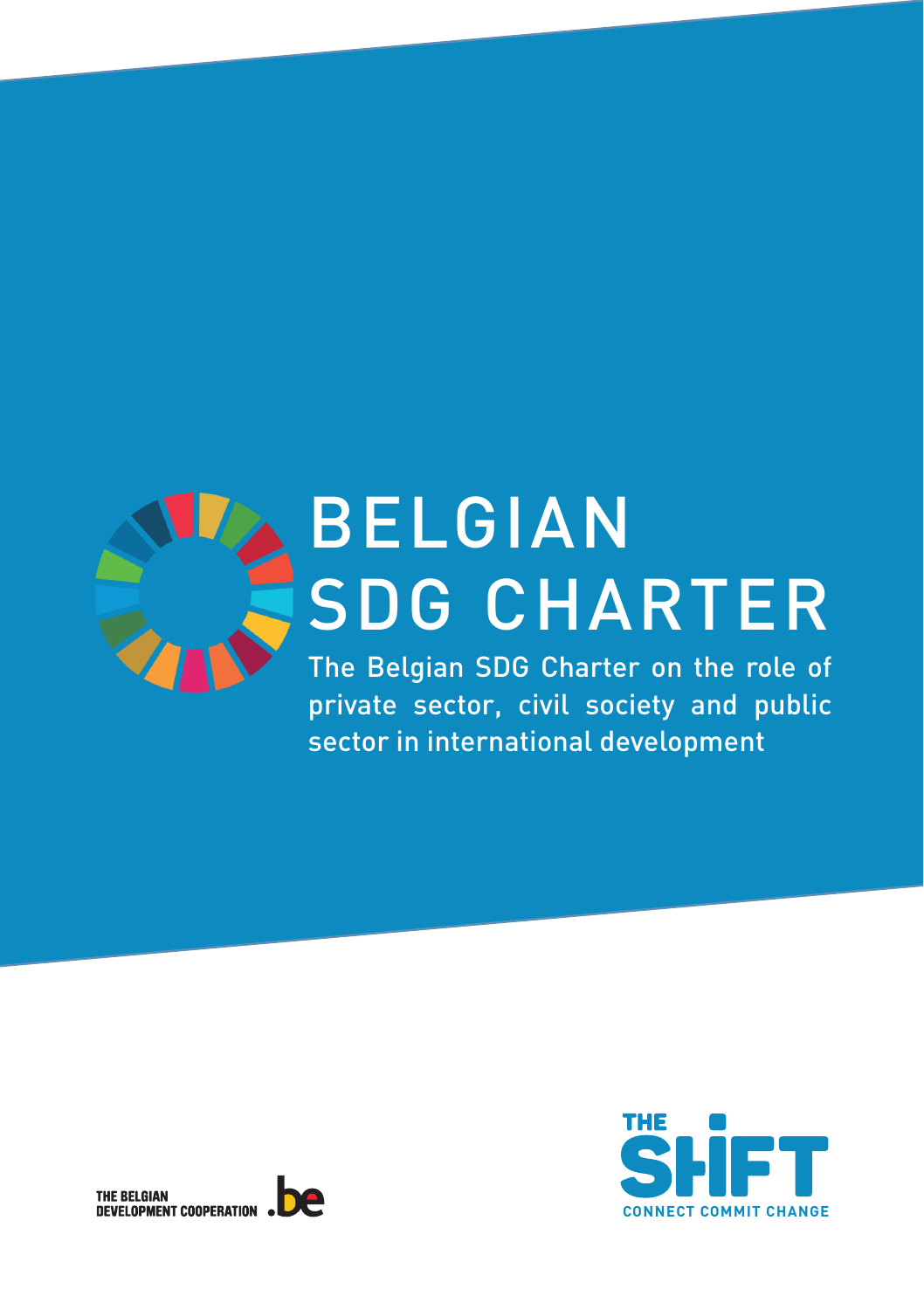#### **THE ROLE OF THE PRIVATE SECTOR**



- **• Promote democracy, support and strengthen transparency, good governance, rule of law and anti-corruption initiatives**
- **• Incorporate good governance and ethical business practices in decision making, especially in relation to investors and suppliers**



- **• Develop local competences and invest in training along our supply chain, integrating know-how about the SDG framework into local markets**
- **• Create decent work in an inclusive work environment**
- **• Respect and protect human rights and labour standards**
- **• Be transparent towards all stakeholders, including our customers, in communications and reporting about our impact on society**



- **• Consistently strive for the transition to a low-carbon economy through use of renewable energy, innovative low- carbon technologies and sustainable sourcing of resources**
- **• Create resource efficient and circular business processes**
- **• Systematically reduce our environmental footprint**



- **• Create economic, social and environmental value by providing valuable goods and services in a profitable manner**
- **• Support the local private sector, in particular (M)SMEs in countries where we operate**
- **• Lead by example in contributing to society through taxation in countries where we operate**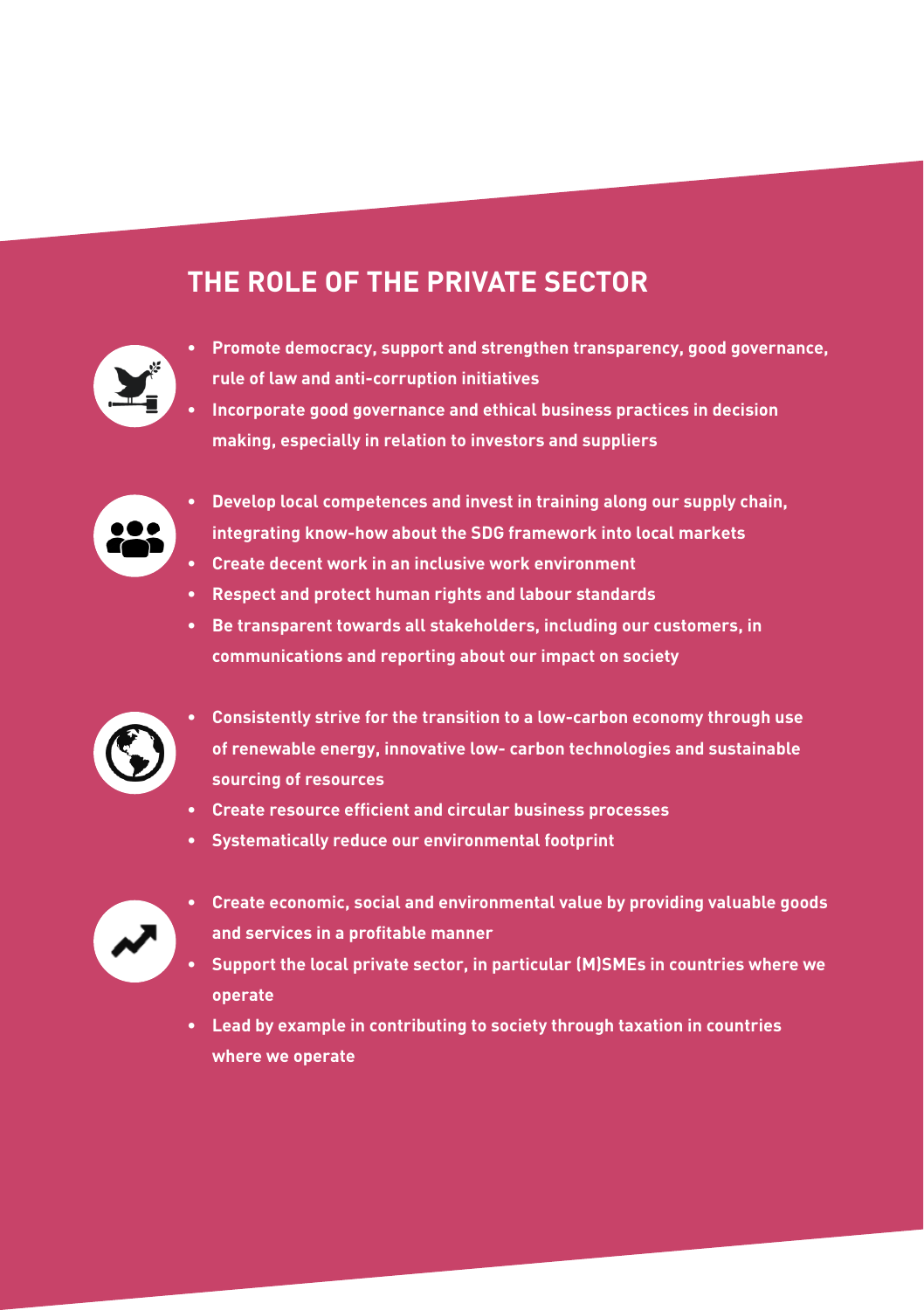### **THE ROLE OF CIVIL SOCIETY**



- **• Defend and promote good governance and democracy in and through local and international civil society**
- **• Facilitate peer-to-peer exchange of knowledge and expertise –creating synergy between local actors, institutions and administrations- on specific governance aspects of sustainable development**



- **• Support and strengthen social movements and citizens actions to achieve sustainable development and transform systems, power relations, institutions**
- **• Support and strengthen the provision of public goods and services in domains linked to the SDGs, based on our own added value and expertise**
- **• Be a watch-dog for the respect of human rights of people in Belgium and in developing countries, through advocacy and lobbying efforts**



- **• Push for adherence to and development of national and international standards on the protection of ecosystems**
- **• Consistently share knowledge about the planetary boundaries and advocate for the transition to a carbon-neutral and circular economy**
- **• Contribute to this transition by systematically reducing our environmental footprint**



**• Urge that private sector development be inclusive and that finance, investment and trade go hand in hand with respect for human rights, workers' rights and protection of the environment**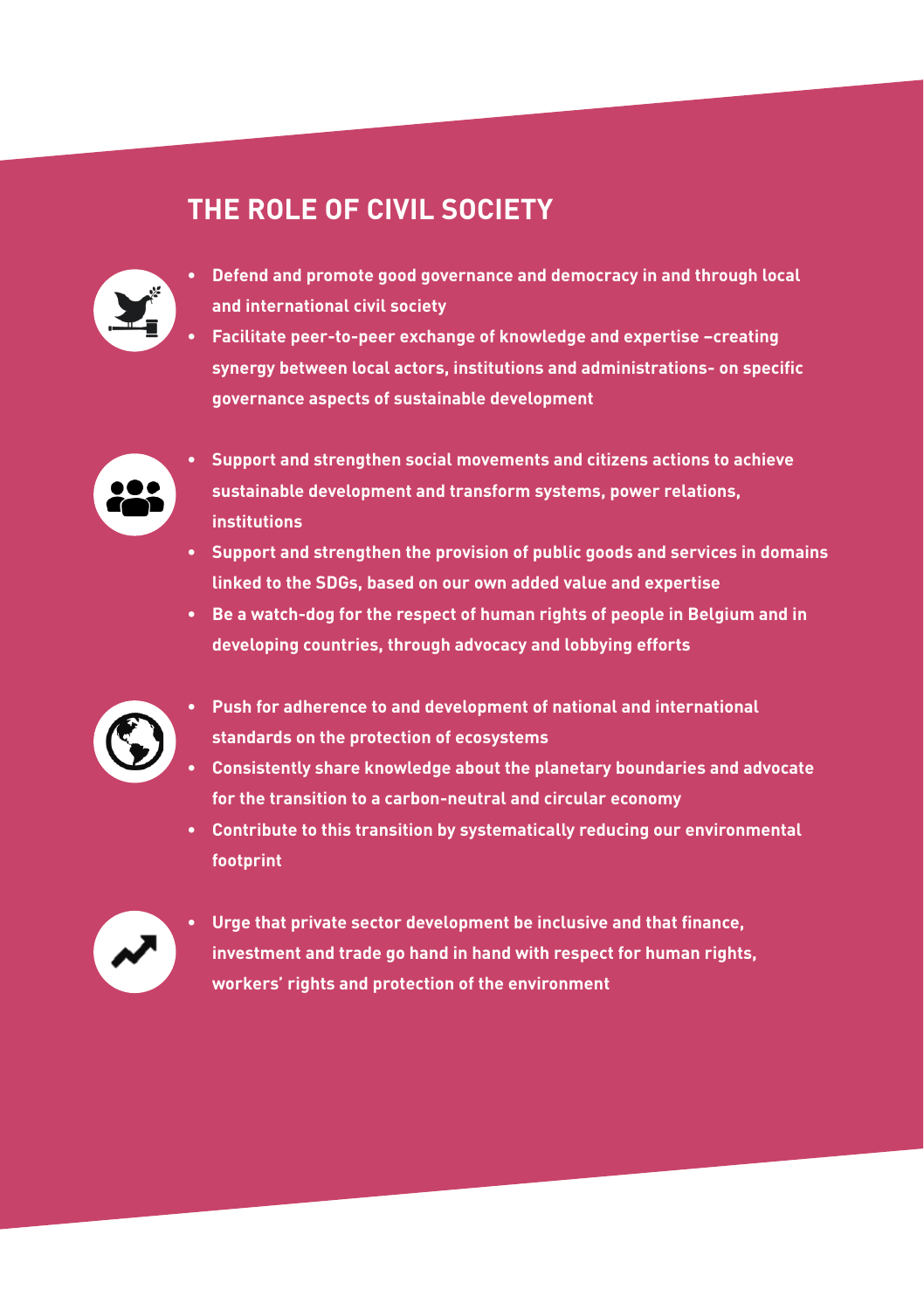### **THE ROLE OF THE PUBLIC SECTOR**



- **• Push and implement coherent policies for development including a safe, democratic, conflict-free society with rule of law and equal access to justice mechanisms**
- **• Facilitate and foster the exchange of expertise and collaboration between efficient, responsive, transparent, accountable and inclusive institutions worldwide**



- **• Integrate and promote a human rights based approach across all 17 SDGs, taking into account criteria such as respect for core labour standards and embedding social and environmental safeguards in the goals, design, specifications, tender evaluation and supplier selection**
- **• Ensure development of and universal access to social services**
- **• Encourage and facilitate citizens' participation and dialogue, in particular for the most vulnerable groups in society**



- **• Promote sustainable consumption and production through amongst others an enlarged and transparent set of criteria for government procurement**
- **• Promote equitable access to and use of preferably renewable natural resources**
- **• Support development of resilient agriculture systems, renewable and clean energy**



- **• Foster inclusive economic growth and support development of fair and ecologically sustainable trade with a strong focus on global value chains**
- **• Urge for integrity and good governance in corporate culture, including transparency, accountability and ensuring payment of local fair taxes through adequate regulation**
- **• Devise and support effective resource mobilisation to support local development in all areas above and respect international commitments on development financing**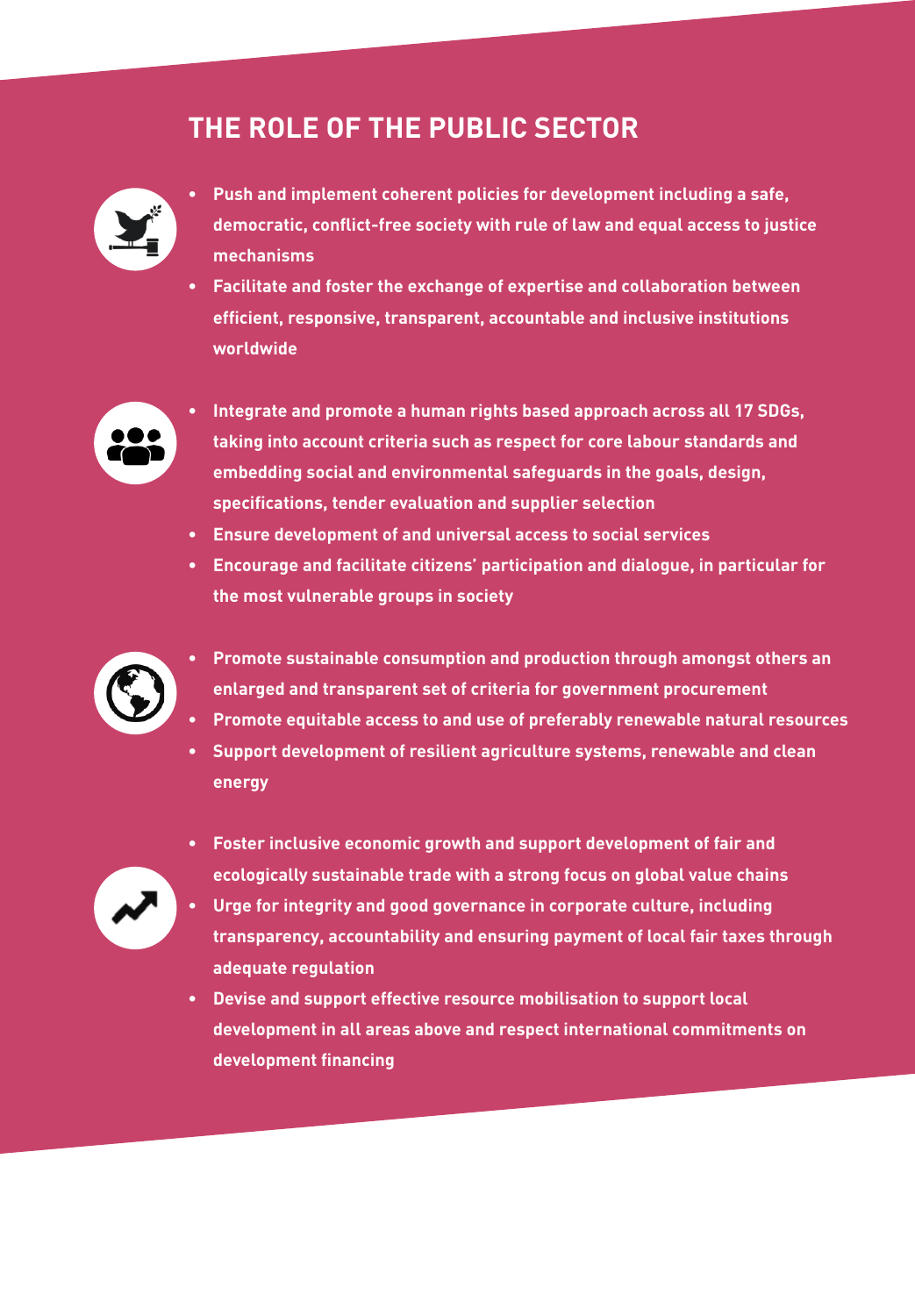#### **COMMITMENTS THE SDG CHARTER**

**Acknowledge the importance of our own roles and our shared responsibilities as private sector, civil society and public sector in the implementation of the 17 UN Sustainable Development Goals (SDGs).**

**Recognize the interdependence between the roles of the private sector, civil society and public sector, and the increasing need for these actors to work together- as true partners in crafting impactful solutions to common global challenges.**

**Endorse the content of this Charter and its call for concrete commitments individually and collectively, towards advancing all 17 SDGs (hereunder grouped within 4 P's – Peace, People, Planet and Prosperity).**

**Pledge to make sustainable development along the SDG framework an integral and essential part of our own core business, operations, budgets and projects.**

**Commit to seeking out expertise from and constructive dialogue with external partners, in order to align our efforts and ensure policy coherence in advancing the sustainable development agenda.**

**Aim where possible to advance and leverage our own efforts through multi-stakeholder and multi-sectoral partnerships, along tangible Key Performance Indicators (KPIs) and subject to regular reporting and evaluation mechanisms, towards advancing concrete SDGs at a subnational, national and international level.**